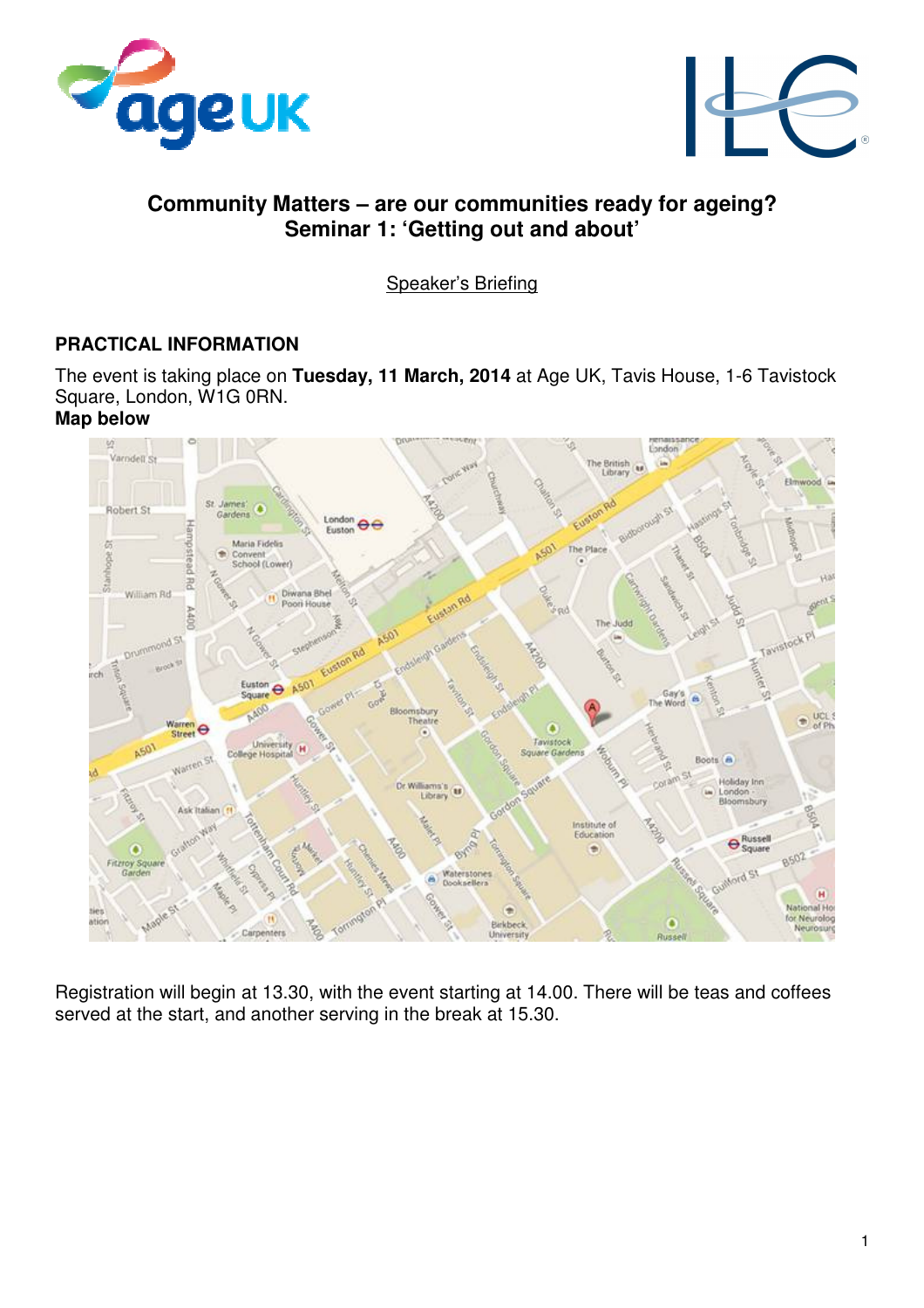## **AGENDA/TIMING**

| When?                                                           | What?                                                                        | Who?                                                                |
|-----------------------------------------------------------------|------------------------------------------------------------------------------|---------------------------------------------------------------------|
| $13:30 - 14:00$                                                 | Registration, teas and coffees                                               | ALL                                                                 |
| $14:00 - 14:10$                                                 | Welcome and opening comments                                                 | <b>Malcolm Dean</b>                                                 |
| $14:10 - 14:15$                                                 | Welcome                                                                      | Phil Rossall, Age UK                                                |
| $14:15 - 14:20$                                                 | Welcome                                                                      | David Sinclair, ILC-UK                                              |
| Setting the scene – where are we now and where do we want to be |                                                                              |                                                                     |
| $14:20 - 14:30$                                                 | Response                                                                     | <b>Charlie Musselwhite,</b><br>University of Swansea                |
| $14:30 - 14:40$                                                 | Response                                                                     | <b>Catharine Ward-Thompson,</b><br>University of Edinburgh          |
| $14:40 - 14:50$                                                 | Response                                                                     | Sophie Handler,<br>RIBA/Manchester Council                          |
| $14:50 - 15:00$                                                 | Response                                                                     | Kit Mitchell, formerly British<br><b>Transport Research Library</b> |
| $15:00 - 15:30$                                                 | Q&A for speakers and open discussion                                         | ALL                                                                 |
| $15:30 - 15:45$                                                 | Break - Networking, teas and coffees                                         | <b>ALL</b>                                                          |
| Solutions - how do we get there?                                |                                                                              |                                                                     |
| $15:45 - 15:50$                                                 | Summing up of previous discussion, lead<br>into solution-focussed discussion | <b>Malcolm Dean</b>                                                 |
| $15.50 - 16.55$                                                 | Open discussion                                                              | <b>ALL</b>                                                          |
| $16:55 - 17:00$                                                 | Close                                                                        | <b>Malcolm Dean</b>                                                 |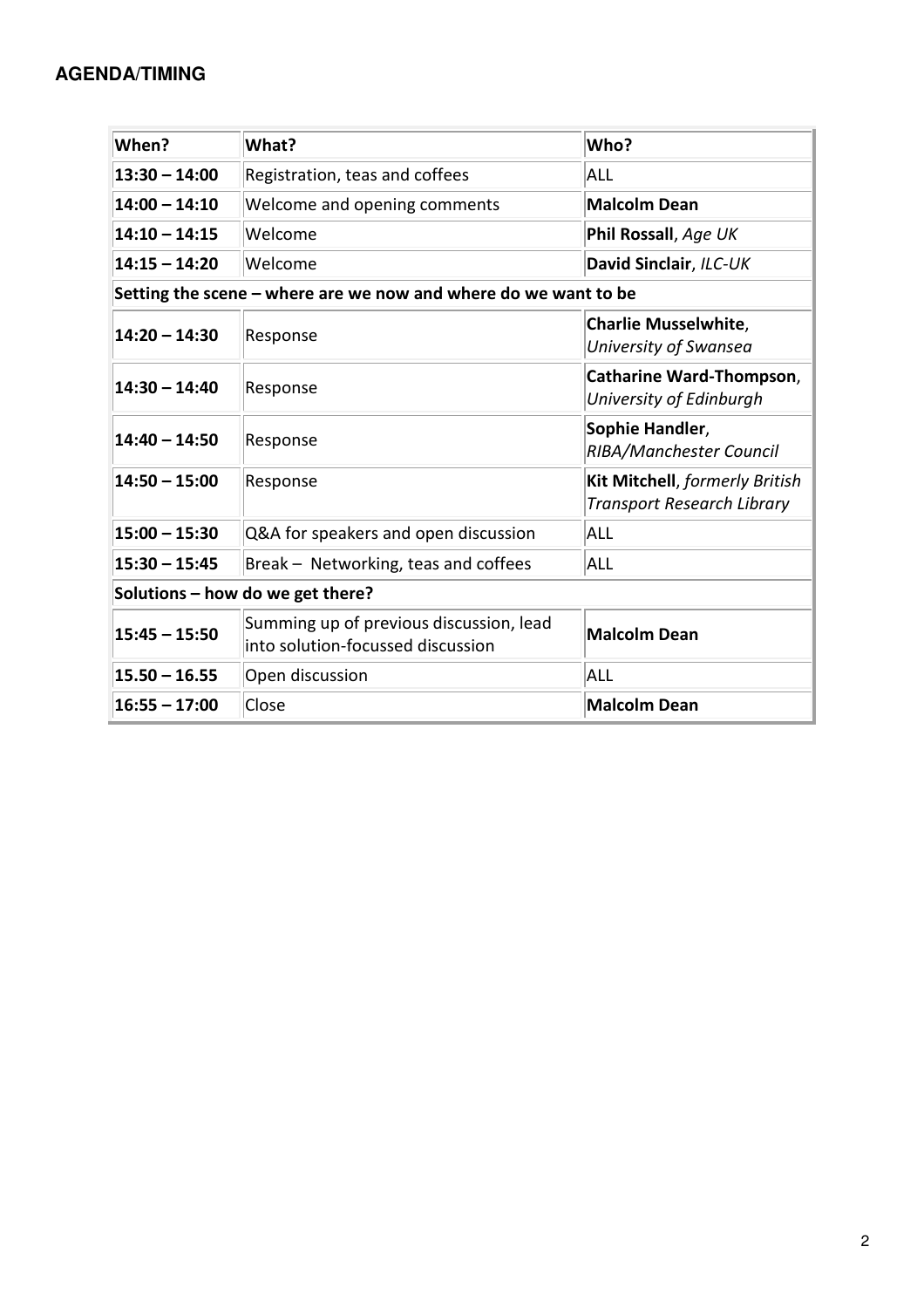# **BIOGRAPHIES OF CHAIR AND SPEAKERS (in speaking order)**

## **(Chair) Malcolm Dean, Nuffield College, Oxford (formerly The Guardian)**

Malcolm Dean worked on The Guardian for 38 years as a roving reporter, social affairs leader-writer and an assistant editor. He served on the Carnegie Commission on the Third Age, wrote the laypersons's guide to the ESRC Growing Older programme, and chaired a Joseph Rowntree commission on older people. On his retirement from The Guardian in 2006, he was awarded a fellowship at Nuffield College, Oxford, where he is still an Associate. His book 'Democracy Under Attack: how the media distort policy and politics' was issued in hardback in 2011 and an updated paperback was published in 2013.

#### **Phil Rossall, Research Manager, Age UK**

Phil is a Research Manager at Age UK, responsible for knowledge management (knowledge transfer, exchange and impact). He has had this role since Age UK was formed in 2009, having worked previously in Help the Aged, the Myasthenia Gravis Association, a children's wheelchair skills-training charity and various secondary schools. He has worked on several major projects in the last few years, including the Improving Later Life book series and the London Age Friendly Cities guide. He is responsible for the accuracy of Age UK's outputs, including press releases and research and statistical reports, including the annual policy publication Agenda for Later Life.

### **David Sinclair, Assistant Director, Policy and Communications, ILC-UK**

David is responsible for the policy and communications activities of the International Longevity Centre-UK. David has honorary research positions at the University of Manchester and UCL. David has a particular interest in financial services, older consumers, active ageing and meaningful occupation, and the role of technology in an ageing society. David has a strong knowledge of UK and global ageing society issues, from healthcare to pensions and from housing to transport. David is a Chair of a London based charity (Open Age) which enables older people to sustain their physical and mental fitness, maintain active lifestyles and develop new and stimulating interests.

David is Vice-Chair of the pan-European Age Platform expert group on ICT and Transport. He works as a member of three DWP Age Action Alliance Working Groups. David is the former Vice-Chair of the Consumer Expert Group for Digital Switchover. He is also a member of the Editorial Board for "Working with Older People".

#### **Dr Charles Musselwhite, Associate Professor, University of Swansea**

Charles is Associate Professor (Reader) in Gerontology at the Centre for Innovative Ageing (CIA) at Swansea University and heads-up the Environments and Ageing research interests strand. He is Deputy Director of OPAN Cymru, an initiative to develop and enhance research, policy and practice for older people across Wales. He has a particular interest in ageing, travel and transport, addressing technological, environmental, health and sustainability contexts of transportation and built environment studies. His research addressing ageing and transport spans four interconnected areas:-

- (1) Attitudes to transport and travel
- (2) Older people, travel behaviour change and health and wellbeing.
- (3) Giving-up driving for later life.
- (4) Road user safety and ageing.

He has advised the Parliamentary Council for Transport Safety on older people's transport issues and is an Executive member of the British Society of Gerontology. His research on older people and their travel and driving behaviour has involved several invited International and national presentations at conferences and